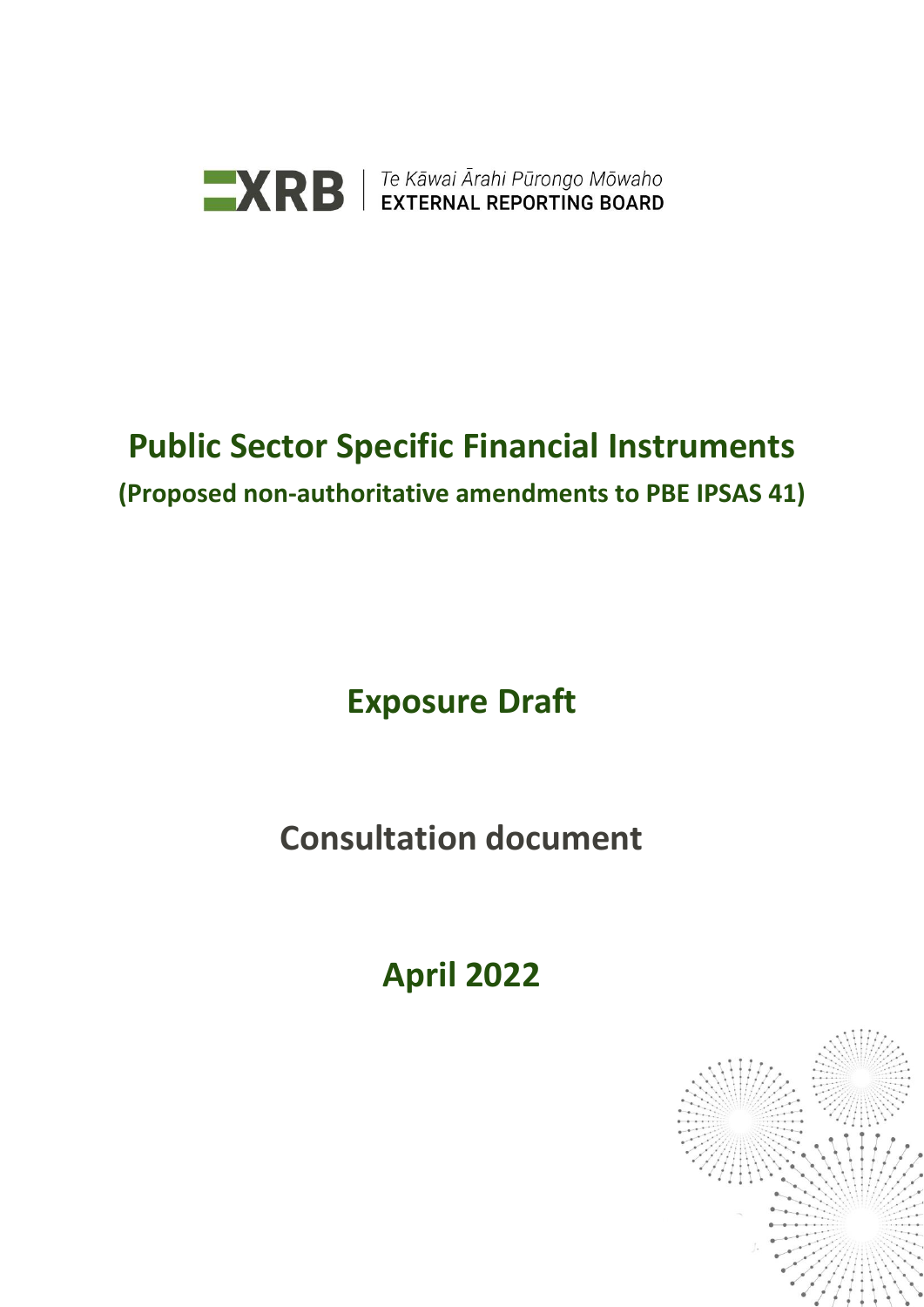## **Table of Contents**

|    |     | Page |  |
|----|-----|------|--|
|    |     |      |  |
|    |     |      |  |
|    |     |      |  |
| 1. |     |      |  |
|    | 1.1 |      |  |
|    | 1.2 |      |  |
|    | 1.3 |      |  |
|    | 1.4 |      |  |
| 2. |     |      |  |
|    | 2.1 |      |  |
|    | 2.2 |      |  |
|    |     |      |  |
|    |     |      |  |
|    |     |      |  |
|    |     |      |  |
|    | 2.3 |      |  |
|    | 2.4 |      |  |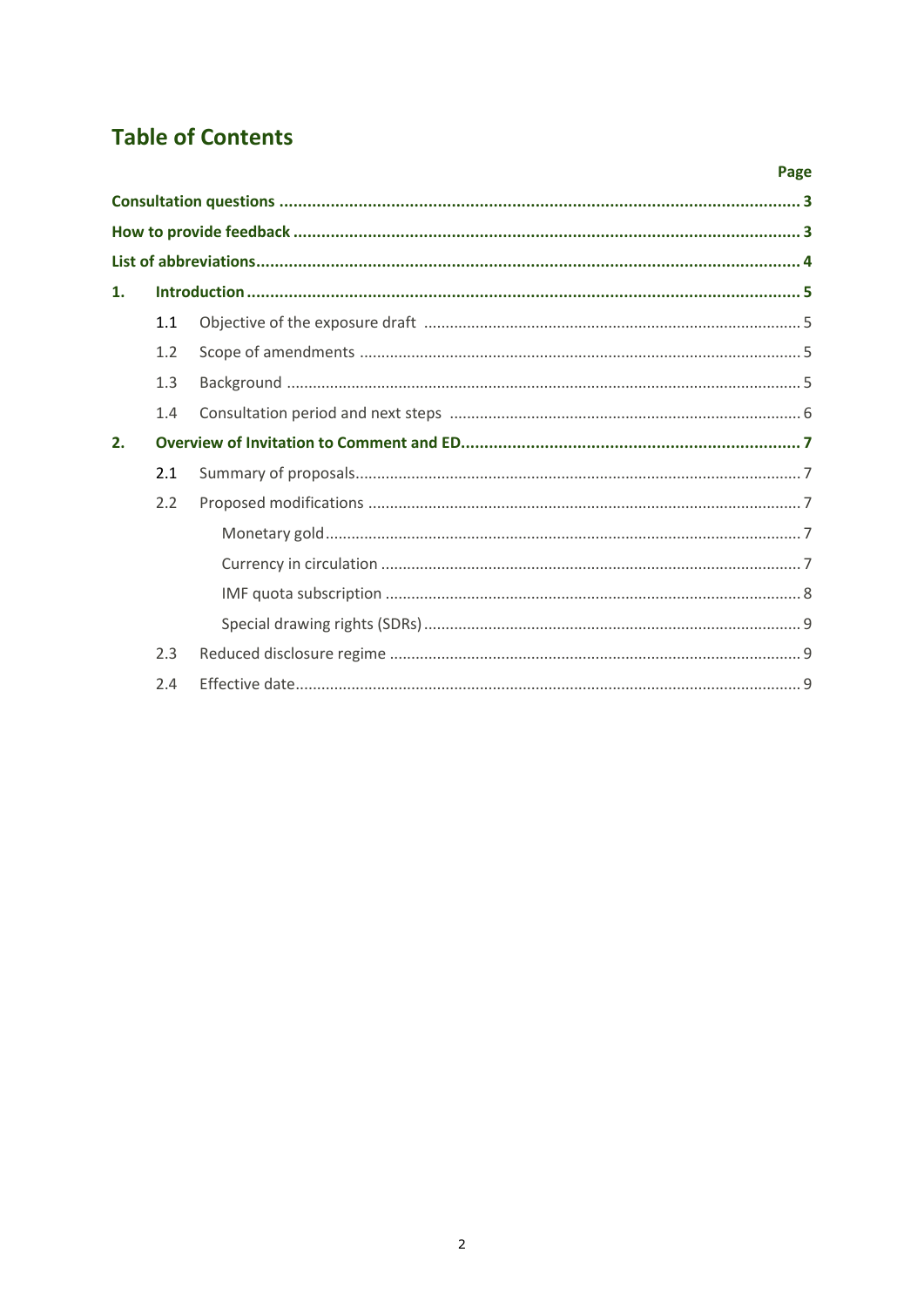| <b>Consultation questions</b> | <b>Paragraphs</b>                                                                                                                                                                                            |           |
|-------------------------------|--------------------------------------------------------------------------------------------------------------------------------------------------------------------------------------------------------------|-----------|
| 1                             | Do you agree with the proposal to incorporate amendments equivalent to<br>Non-Authoritative Amendments to IPSAS 41, Financial Instruments as<br>issued by the IPSAB into PBE IPSAS 41 Financial Instruments? | 22-28     |
|                               | If you disagree, please explain why.                                                                                                                                                                         |           |
| 2                             | Do you agree with the proposed effective date of the amendments of<br>1 January 2023 with early adoption permitted?                                                                                          | $32 - 33$ |
|                               | If you disagree, please explain why.                                                                                                                                                                         |           |
| 3                             | Do you have any other comments on the proposals in this ED?                                                                                                                                                  | $1 - 33$  |

### **How to provide feedback**

### **Responding to questions**

We are seeking comments on the questions raised in this consultation document. We will consider all comments before finalising the proposed non-authoritative amendments to PBE IPSAS 41 *Financial Instruments*.

Please feel free to comment on any or all of the questions.

We appreciate detailed comments, whether supportive or critical, as both supportive and critical comments are essential to a balanced view.

#### **Making a submission**

You can provide feedback to us via:

- the online form on our website; or
- emailing your formal or informal comments to **accounting@xrb.govt.nz**.

The consultation closes on **11 July 2022**.

We will put all written submissions on our website unless advised otherwise, and we reserve the right not to publish defamatory submissions.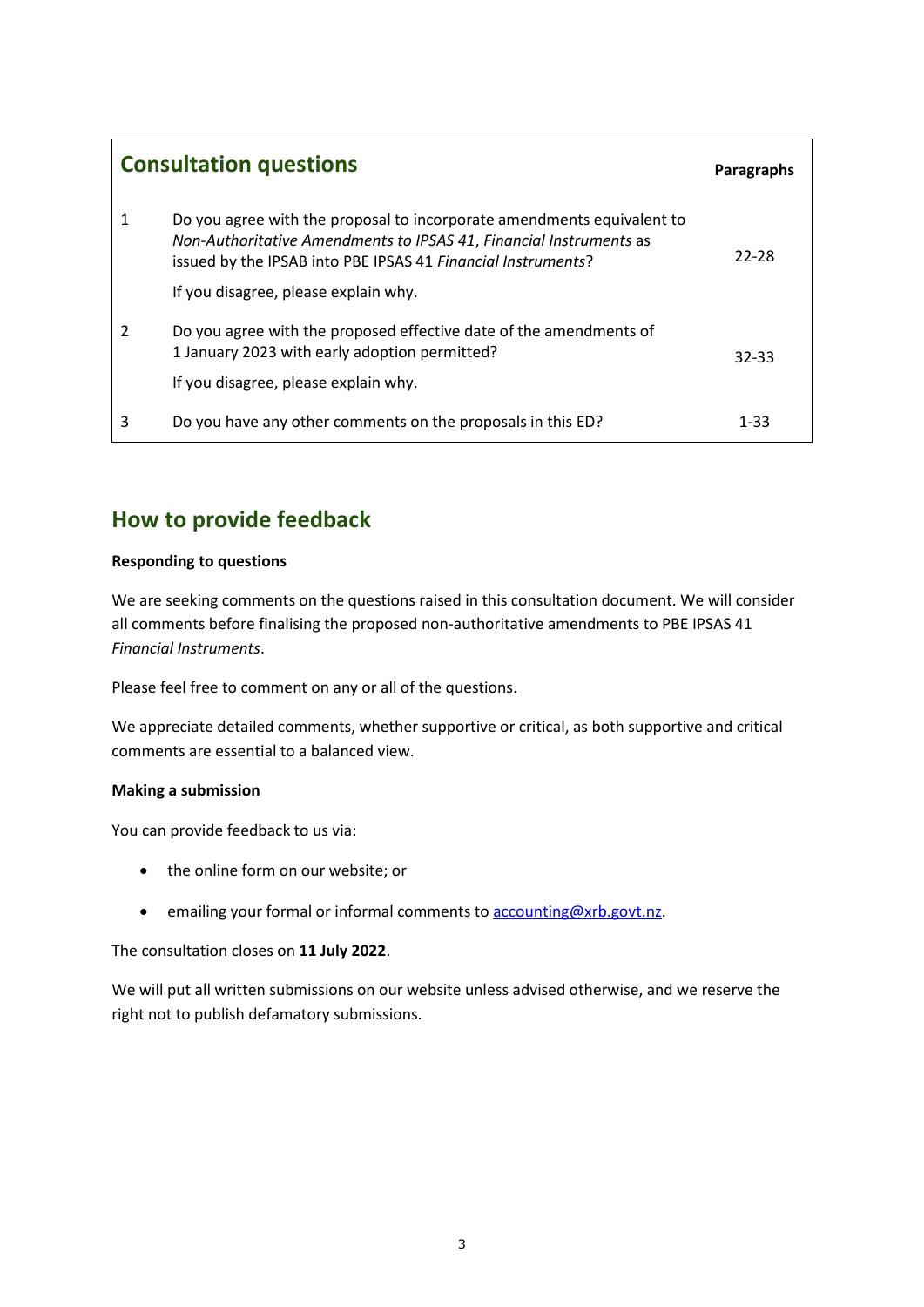### **List of abbreviations**

 $\overline{a}$ 

| ED             | NZASB Exposure Draft 2022-4 Public Sector Specific Financial<br>Instruments (Proposed non-authoritative amendments to PBE<br>IPSAS 41) |  |  |
|----------------|----------------------------------------------------------------------------------------------------------------------------------------|--|--|
| <b>IMF</b>     | <b>International Monetary Fund</b>                                                                                                     |  |  |
| <b>IPSASB</b>  | International Public Sector Accounting Standards Board                                                                                 |  |  |
| IE             | <b>Illustrative Example</b>                                                                                                            |  |  |
| IG             | <b>Implementation Guidance</b>                                                                                                         |  |  |
| <b>IPSAS41</b> | IPSAS 41 Financial Instruments - an international accounting<br>Standard issued by the IPSASB                                          |  |  |
| <b>NZASB</b>   | New Zealand Accounting Standards Board, a sub-Board of the<br><b>External Reporting Board</b>                                          |  |  |
| <b>PBE</b>     | Public benefit entity                                                                                                                  |  |  |
| PBE IPSAS 41   | PBE IPSAS 41 Financial Instruments - a New Zealand accounting<br>Standard issued by the XRB                                            |  |  |
| <b>SDR</b>     | <b>Special Drawing Rights</b>                                                                                                          |  |  |
| <b>XRB</b>     | <b>External Reporting Board</b>                                                                                                        |  |  |

The following abbreviations are used in this consultation document.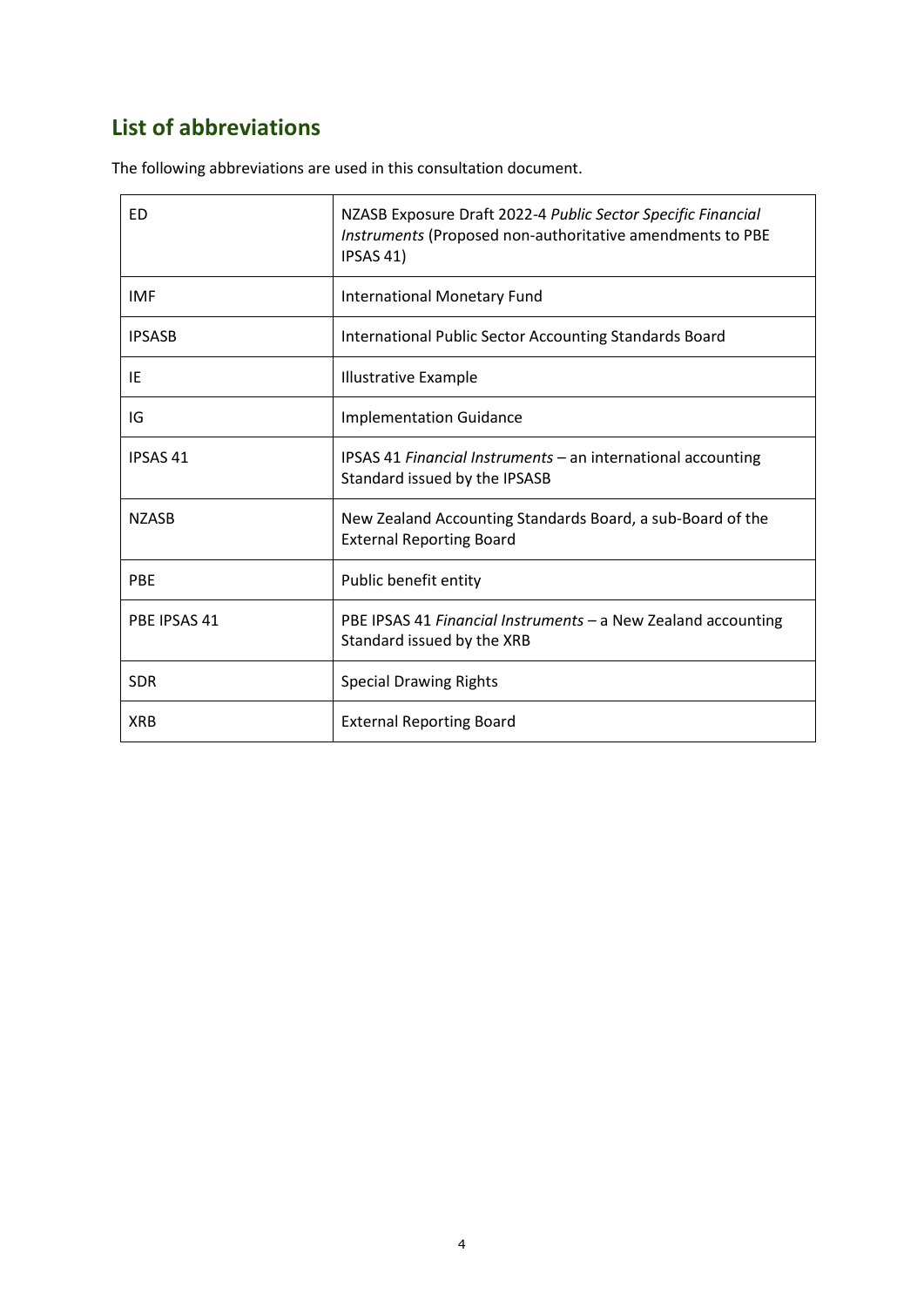### **1. Introduction**

- **1.1. Objective of the exposure draft**
- 1. The objective of this Exposure Draft (ED) is to propose non-authoritative amendments to PBE IPSAS 41 *Financial Instruments*, to clarify the requirements for classifying, recognising, and measuring certain public sector specific financial instruments. 1
- 2. The ED proposes amendments to the implementation guidance and the illustrative examples that accompany PBE IPSAS 41 *Financial Instruments* to clarify the accounting treatment of the following public sector specific financial instruments:
	- (a) Monetary gold;
	- (b) Currency in circulation;
	- (c) IMF special drawing rights (SDRs); and
	- (d) IMF quota subscriptions.
- 3. The objective of the amendments is to promote consistency in how a reporting entity accounts for these specific types of financial instruments.
- 4. The proposed amendments are based on *Non-Authoritative Amendments to IPSAS 41, Financial Instruments* issued by the IPSASB in December 2020. The inclusion of these amendments in PBE Standards as issued by the XRB will ensure that our standards on financial instruments continue to be aligned with the international public sector accounting standards.

### **1.2 Scope of amendments**

- 5. The proposals are relevant for Tier 1 and 2 public benefit entities (PBEs), specifically those in the public sector.
- 6. Due to the specific nature of the amendments, the ED is expected to be largely only relevant to the Reserve Bank of New Zealand and the New Zealand Treasury.
- 7. The amendments relate to non-authoritative guidance, which accompanies but does not form part of a PBE standard. The guidance is provided to assist entities in applying the requirements of a standard but does not change the underlying principles and requirements of that standard. Non-authoritative guidance does not establish mandatory requirements.
- **1.3 Background**
- 8. PBE IPSAS 41 was issued by the NZASB in March 2019 and is based on IPSAS 41 *Financial Instruments* issued by the IPSASB in August 2018. PBE IPSAS 41 is effective for annual reporting periods beginning on or after 1 January 2022.

<sup>&</sup>lt;sup>1</sup> Including some instruments with characteristics similar to financial instruments.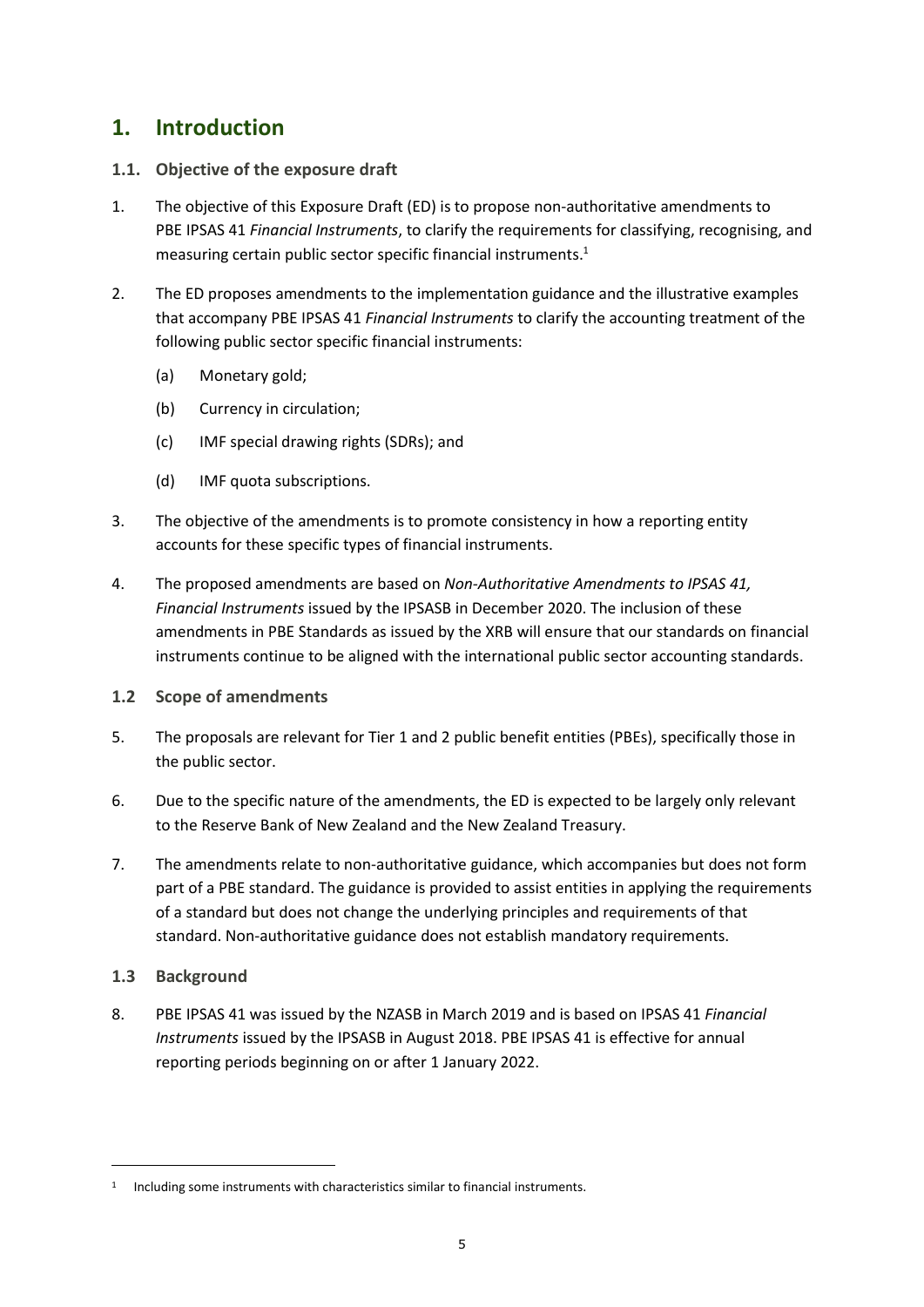- 9. Following the issuance of IPSAS 41, the IPSASB decided to provide additional non-authoritative guidance in IPSAS 41 on accounting for public sector specific financial instruments, as proposed in this ED.
- 10. When a new or amending IPSAS is issued by the IPSASB (including non-authoritative guidance), the NZASB considers whether the changes should be incorporated in PBE Standards as issued by the XRB. The NZASB has considered the *Non-Authoritative Amendments to IPSAS 41, Financial Instruments* issued by the IPSASB, and is proposing to incorporate equivalent amendments into PBE IPSAS 41.

### **1.4 Consultation period and next steps**

- 11. We welcome feedback on the proposed amendments before incorporating them into our PBE Standards.
- 12. Submissions on this ED are due by **11 July 2022**. Information on how to make submissions is provided on page 4 of this consultation document.
- 13. After the consultation period ends, we will consider all the submissions received, and subject to the comments in those submissions, we expect to finalise and issue the amendments.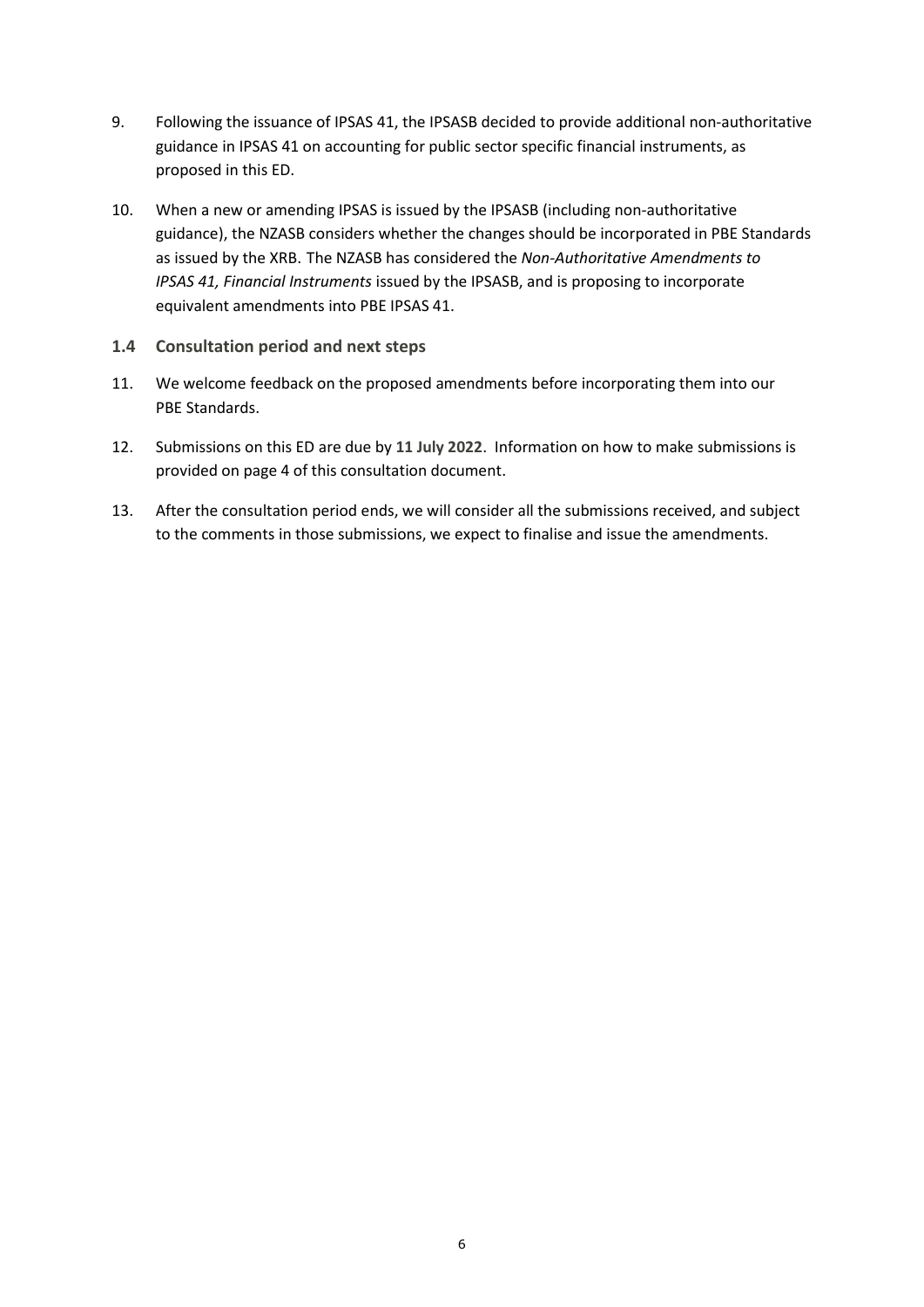### **2. Overview of proposed amendments**

### **2.1. Summary of proposals**

14. Table 1 summarises the proposed non-authoritative amendments to PBE IPSAS 41. The proposals would amend the implementation guidance (IG) and illustrative examples (IE) that accompany PBE IPSAS 41 but are not part of PBE IPSAS 41.

| <b>Instrument</b>                          | <b>Guidance type</b>    | <b>Proposed amendment to PBE</b><br><b>IPSAS 41</b>                                     |
|--------------------------------------------|-------------------------|-----------------------------------------------------------------------------------------|
| <b>Monetary gold</b>                       | Implementation guidance | <b>IG Section B Definitions</b><br>B.1.1 Monetary gold                                  |
| <b>Currency in circulation</b>             | Implementation guidance | <b>IG Section B Definitions</b><br>B1.2.1 Currency issued as legal<br>tender            |
| <b>IMF</b> quota subscription              | Illustrative example    | IE 32 – Capital Subscriptions<br>held with redemption features                          |
| <b>IMF special drawing rights</b><br>(SDR) | Implementation guidance | <b>IG Section B Definitions</b><br>B1.2.2 SDR Holdings<br><b>B1.2.3 SDR Allocations</b> |

#### **Table 1: Proposed non-authoritative amendments to PBE IPSAS 41**

### **2.2. Proposed modifications**

#### **Monetary gold**

- 15. Monetary gold is gold held by monetary authorities as reserve assets which are available to them when they carry out their mandates.
- 16. Although monetary gold shares several characteristics with financial assets, on balance the IPSASB concluded that there is no contractual right to receive cash or another financial asset and that it is therefore not a financial asset.
- 17. The IPSASB has previously concluded that gold bullion is a commodity, not a financial instrument, and included implementation guidance to this effect in IPSAS 41. The new clarification on monetary gold is therefore located adjacent to the guidance on gold bullion.
- 18. The NZASB's understanding is that New Zealand PBEs do not hold monetary gold as described by the ED. Although the NZASB is not aware of the existence of monetary gold in New Zealand, the NZASB is proposing to incorporate this clarification in PBE IPSAS 41, to maintain alignment with IPSAS 41.

#### **Currency in circulation**

19. The Reserve Bank of New Zealand has the sole right to issue currency – bank notes and coins – in New Zealand.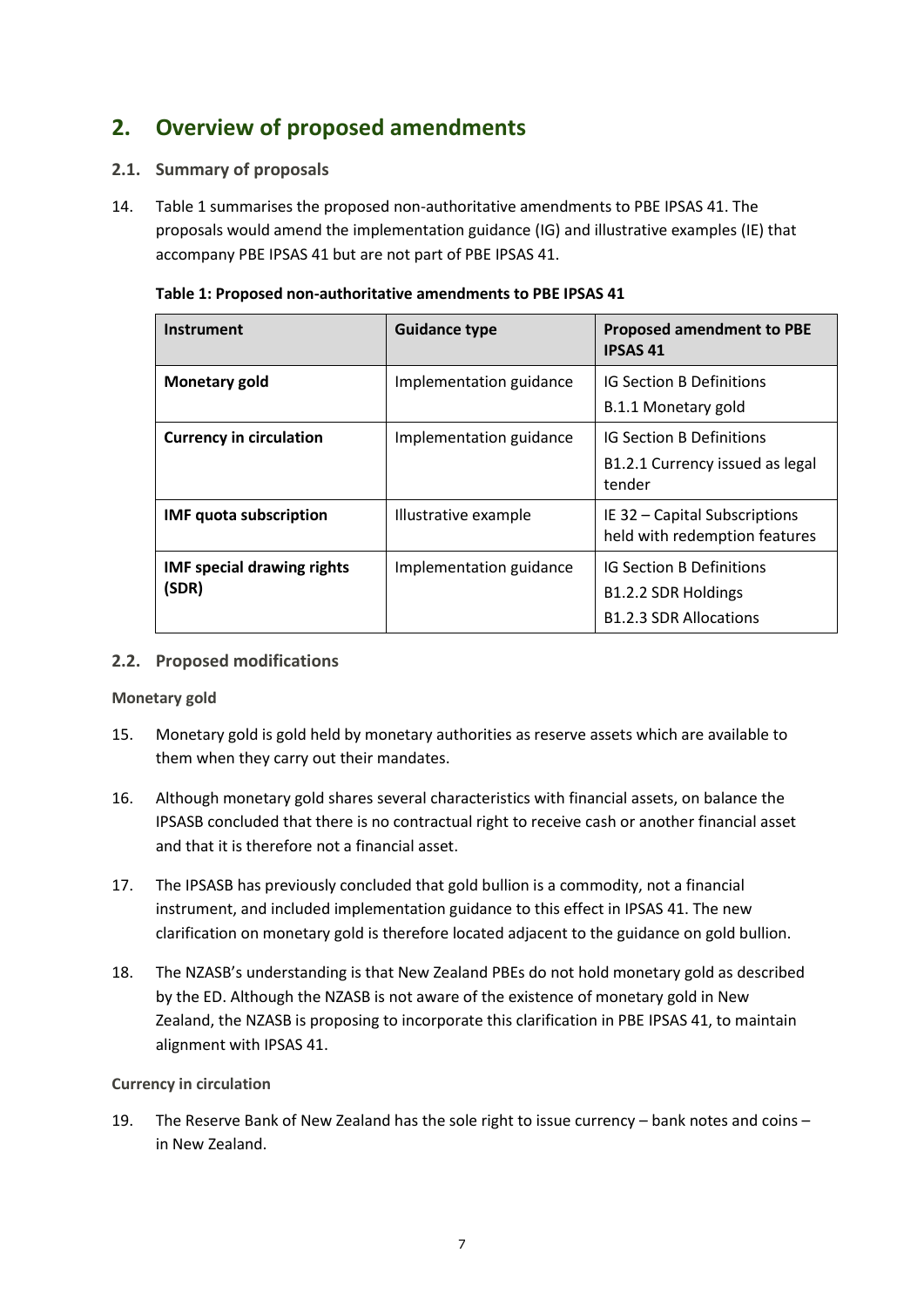- 20. The ED provides the view that, depending on the arrangements in a jurisdiction, issuing currency as legal tender may or may not create a financial liability for the issuer. An entity needs to consider the substance rather than the legal form of an arrangement in determining whether there is a contractual obligation to deliver cash. Contracts are evidenced by:
	- (a) willing parties entering into an arrangement;
	- (b) the terms of the contract create rights and obligations for the parties to the contract; and
	- (c) the remedy for non-performance is enforceable by law.
- 21. If there is a contractual obligation to deliver cash, then a financial liability is formed when the currency is issued. The ED proposes to add implementation guidance to PBE IPSAS 41 to reflect this position.

**IMF quota subscription**

- 22. The IMF is an international cooperative monetary organisation of member countries, established to carry out key activities in three areas: lending, international monetary system surveillance, and capacity building.<sup>2</sup>
- 23. On joining the IMF, member countries are assigned a quota based on their relative position in the world economy and pay a subscription equal to the value of the quota — the "IMF quota subscription". New Zealand joined the IMF in 1961 and, as a member, is subject to the IMF quota system.<sup>3</sup>
- 24. IMF quotas are the building blocks of the IMF's financial and governance structure. They determine the maximum amount of resources a member is obliged to provide to the IMF, the voting rights of members, the amount of financing a member can obtain from the IMF, and a member's share in the general allocation of [special drawing rights \(SDRs\).](http://www.imf.org/en/About/Factsheets/Sheets/2016/08/01/14/51/Special-Drawing-Right-SDR) SDRs are discussed in the next section.
- 25. The quota subscription provides members with membership in the IMF; that membership brings rights, benefits, and obligations. Typically twenty-five percent of a member's quota is paid in reserve assets (SDRs or foreign currency acceptable to the IMF), with the remaining seventy-five percent paid with domestic currency or a promissory note.
- 26. The IPSASB noted that IMF quota subscriptions share a number of features with those in Illustrative Example 32, *Capital Subscriptions Held with Redemption Features* as currently included in IPSAS 41 and decided that additional guidance for quota subscriptions was not required. An equivalent Illustrative Example 32 is currently provided in PBE IPSAS 41.
- 27. The NZASB considered Illustrative Example 32 and concluded it was not useful when determining how to account for IMF quota subscriptions because it does not include all the features that are specific to this arrangement. The NZASB noted that each jurisdiction will need to apply the principles and requirements of IPSAS 41 when determining how to account

<sup>&</sup>lt;sup>2</sup> For more information on the IMF activities see the followin[g website.](https://www.imf.org/en/About)

<sup>&</sup>lt;sup>3</sup> For more information on the IMF quota system see the followin[g website.](https://www.imf.org/en/About/Factsheets/Sheets/2016/07/14/12/21/IMF-Quotas)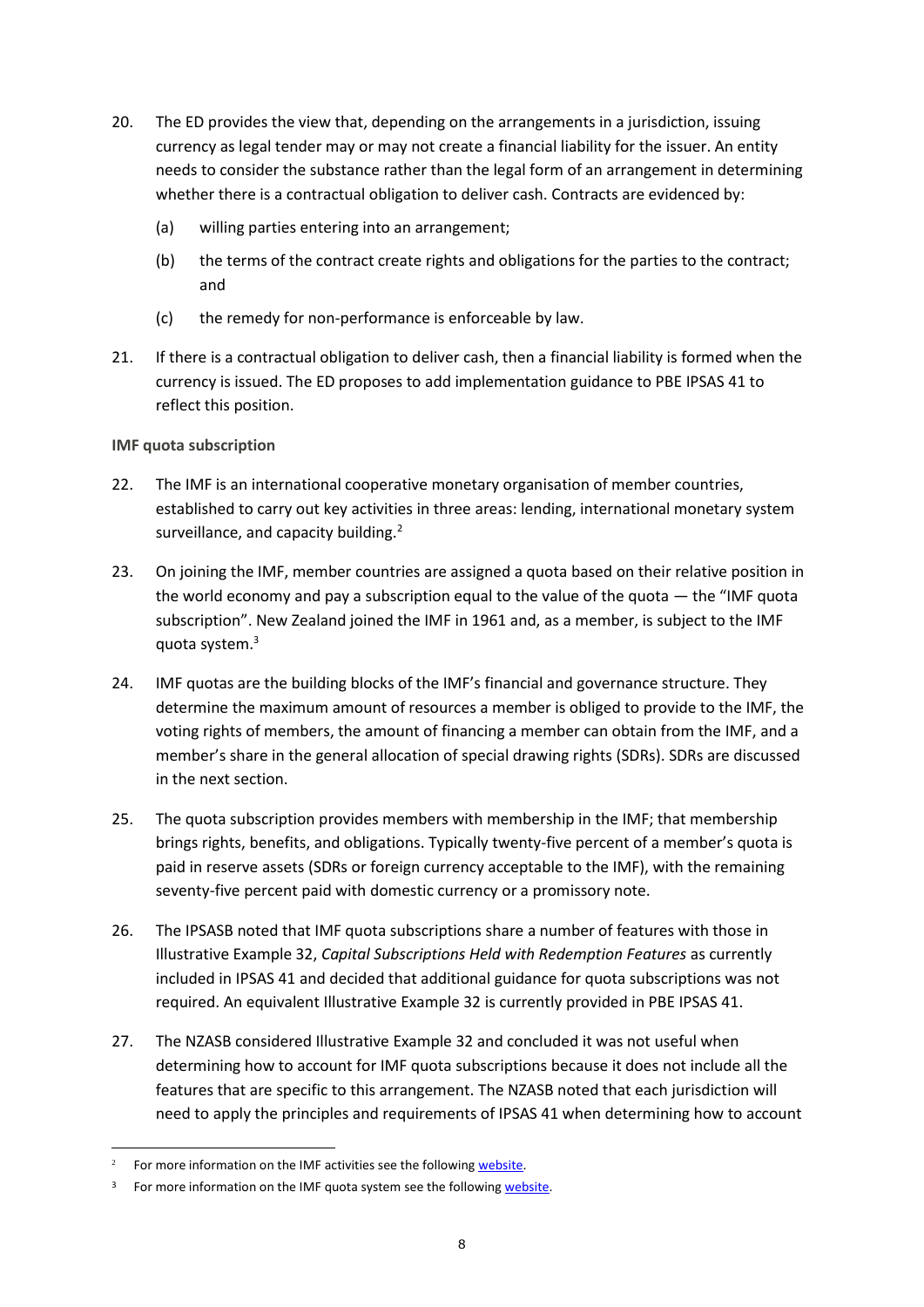for IMF quota subscriptions, which will be based on their individual facts, circumstances and how they manage IMF transactions and arrangements.

28. The ED proposes minor amendments to Illustrative Example 32 to include references to "similar international organisations" in addition to the specific reference to "International Development Bank A", to maintain alignment with IPSAS 41.

### **Special drawing rights (SDRs)**

- 29. SDRs are international reserve assets created by the IMF and allocated to members to supplement reserves. SDRs are neither a currency nor a claim on the IMF. SDRs are a potential claim on the freely usable currencies of IMF members. SDRs can be exchanged for these currencies.
- 30. The ED includes implementation guidance for the recognition of SDR holdings and SDR allocations when applying IPSAS 41. The proposed implementation guidance clarifies the following views.
	- (a) SDR holdings represent a claim on the currencies of IMF members and therefore are regarded as a financial asset; and
	- (b) SDR allocations represent the obligation assumed when SDR holdings are distributed to IMF members. These are a contractual obligation to deliver cash and are therefore regarded as a financial liability.

### **2.3. Reduced disclosure regime**

31. The ED does not propose changes to any presentation and disclosure requirements in PBE IPSAS 41. Consequently, the ED does not propose any changes to the existing disclosure concessions for Tier 2 entities.

### **2.4. Effective date**

- 32. The effective date of PBE IPSAS 41 *Financial Instruments* is 1 January 2022. The proposed effective date of the amendments is 1 January 2023, with early adoption permitted.
- 33. When incorporated into PBE IPSAS 41, the amendments to the non-authoritative guidance will not themselves have an effective date due to their non-authoritative status.